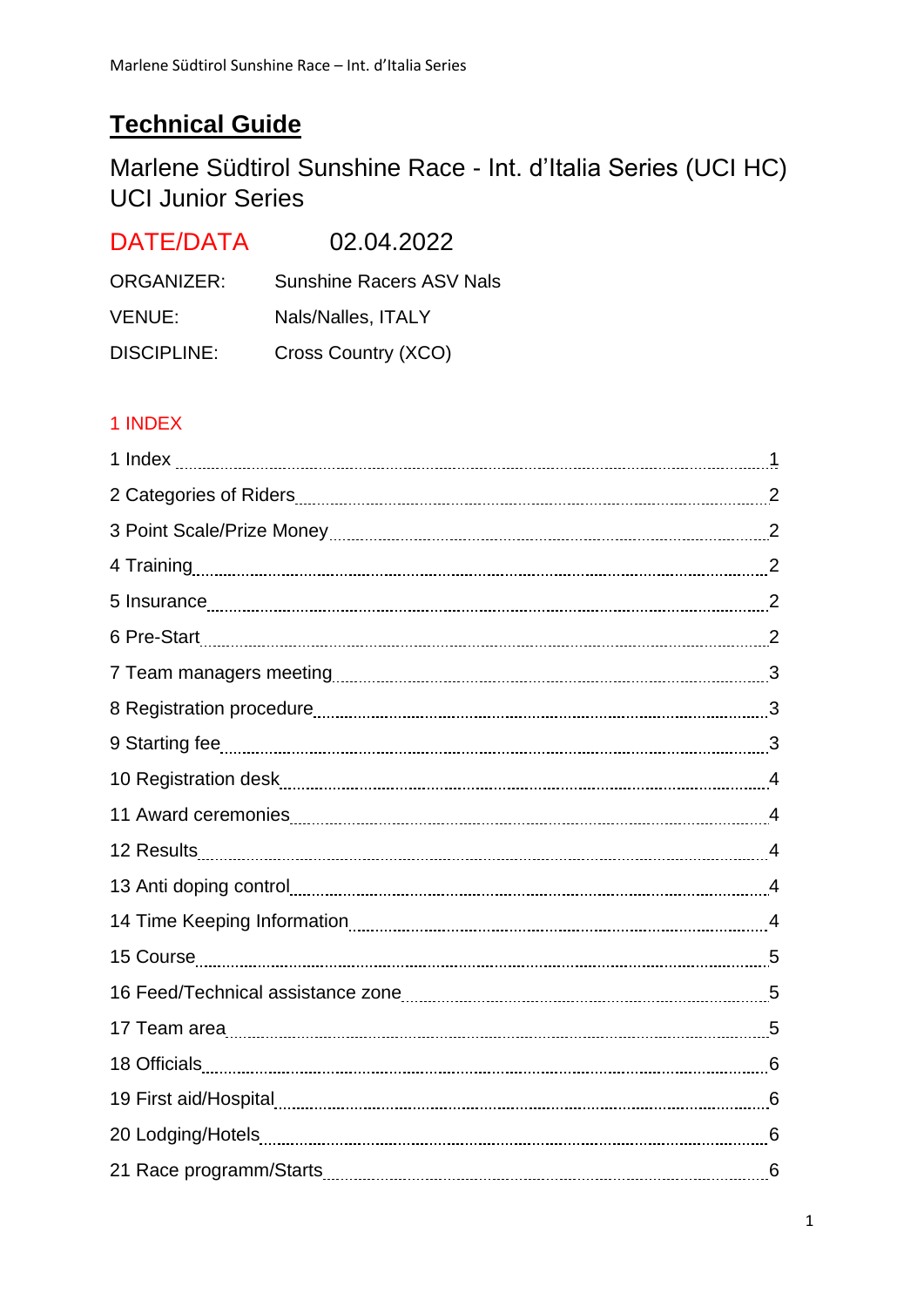### 2 CATEGORIES OF RIDERS

- Junior Men
- Junior Women
- Open Men
- Open Women

### **CATEGORIE**

- Junior m.
- Donne Junior
- Elite/Open m.
- Elite/Open f.

### 3 POINT SCALE/PRIZE MONEY PUNTEGGIO/PREMI IN DENARO

The point scale as well as the prize money will follow exactly by UCI MTB XCO rules (referring to Annex 1). The prize money will be paid in cash straight after the race during the award ceremonies.

The official Training is only allowed on:

Friday: 14.00 h–19.00 h Saturday: 07.30 h–09.00 h

I punteggi e il premio in denaro sono basati sulle linee guida dell'UCI (vedi allegato 1). Il premio in denaro sarà consegnato direttamente dopo la gara durante le cerimonie di premiazione.

### 4 TRAINING ALLENAMENTO

L'allenamento in pista è consentito solo nei seguenti orari:

Venerdì: 14.00-19.00 Sabato: 07.30-09.00

All participants must be covered by sufficient health, accident and liability insurance. The event organizer shall not be held liable for any damages caused to persons or material/equipment.

Pre-Start will take place 15 min before the official start time close to the start/finish line.

### 5 INSURANCE ASSICURAZIONE

L'assicurazione è a carico dei partecipanti. L'organizzatore non può essere ritenuto responsabile di danni di qualsiasi tipo.

### 6 PRE-START CHIAMATA PARTENZE

Il pre-start (chiamata) è 15 minuti prima dell'inizio ufficiale della gara vicino alla linea di partenza/arrivo.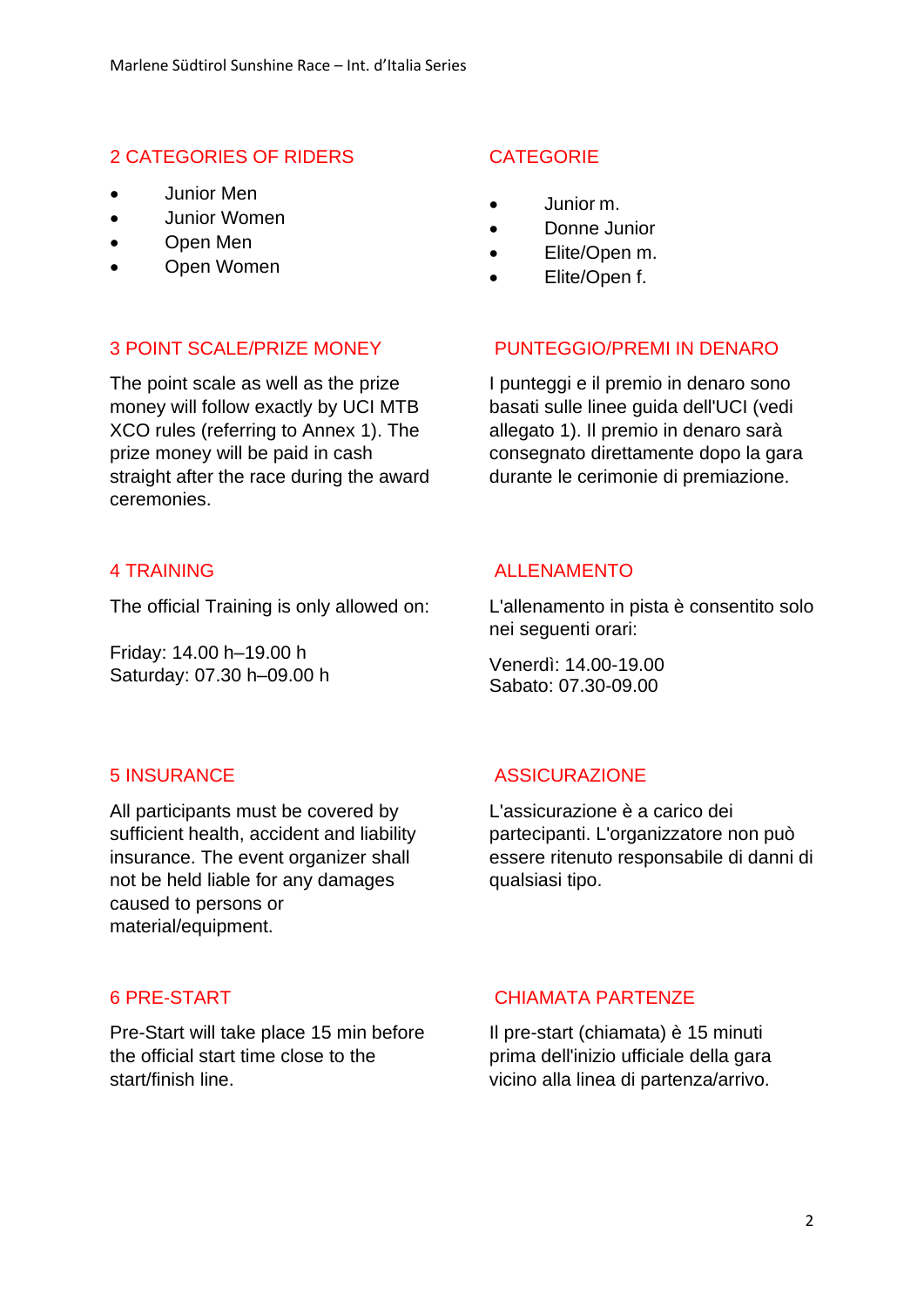# 7 TEAMMANAGERS MEETING TEAMMANAGERS MEETING

All the team managers will get all relevant information as well as the latest news on Friday, 01.04.2022 at 19:00 o'clock ONLINE.

# 8 REGISTRATION PROCEDURE ISCRIZIONI/REGISTRAZIONI

The online registrations can be reached by mail (info@sunshineracersnals.it) or on www.internazionaliditaliaseries.it/iscrizi oni and is available until Tuesday, 29.03.2022 12:00 pm.

# 9 STARTING FFF TASSA GARA

### € 20,00

and must be transferred to the account of the association:

A.S.V. NALS- Sektion Rad C1 Andrianerstr. 39010 Nals

**IBAN: IT 70 E 08269 58620 000305229171**

SWIFT/BIC Code: RZSBIT21542 **Bank: Raiffeisenkasse Etschtal**

No starting fee for riders of UCI Elite Teams.

Tutti i team manager sono invitati a partecipare alla riunione, che si terrà ONLINE il venerdì, 01.04.2022 alle 19:00.

La registrazione online è possibile via e-mail (info@sunshineracers-nals.it) o sulla homepage di www.internazionaliditaliaseries.it/iscrizi oni fino a martedi, 29.03.2022 ore 24,00.

€ 20,00

Non è richiesta nessuna tassa gara per gli athleti di UCI Elite Teams.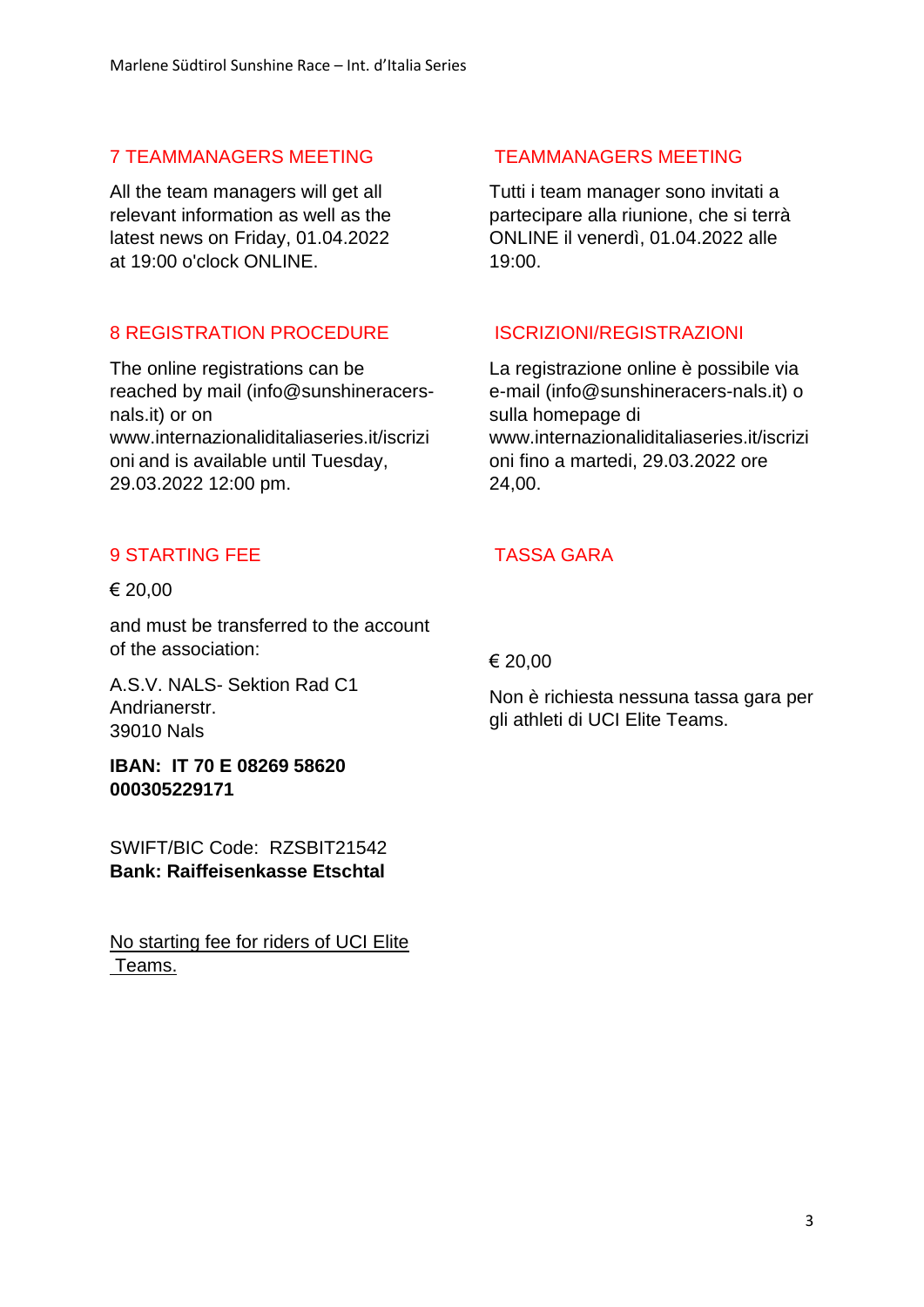### 10 REGISTRATION DESK RITIRO PETTORALI

In the Sportzone Nals: Friday, 01.04.2022 4:00-6:30 pm Saturday, 02.04.2022 from 8:00 am to 1 hour before each start

Nella zona sportiva di Nalles: Venerdì, 01.04.22 dalle 16.00 - 18.30 Sabato, 02.04.2022 dalle 08,00 fina ad 1 ora prima della rispettiva partenza

### 11 AWARD CEREMONIES PREMIAZIONI

Shortly after the race the award ceremonies shall take place in the Start-Areal. The Top 5 riders of each category will be awarded.

The results are available online at [http://www.sunshineracers](http://www.sunshineracers-nals.it/marlene-suedtirol-sunshine-race/archiv-rennenergebnisse-rennenergebnisse-2015-html-%e2%80%8e.html)[nals.it/marlene-suedtirol-sunshine](http://www.sunshineracers-nals.it/marlene-suedtirol-sunshine-race/archiv-rennenergebnisse-rennenergebnisse-2015-html-%e2%80%8e.html)[race/archiv-rennenergebnisse](http://www.sunshineracers-nals.it/marlene-suedtirol-sunshine-race/archiv-rennenergebnisse-rennenergebnisse-2015-html-%e2%80%8e.html)[rennenergebnisse-2015-html-](http://www.sunshineracers-nals.it/marlene-suedtirol-sunshine-race/archiv-rennenergebnisse-rennenergebnisse-2015-html-%e2%80%8e.html) [%e2%80%8e.html](http://www.sunshineracers-nals.it/marlene-suedtirol-sunshine-race/archiv-rennenergebnisse-rennenergebnisse-2015-html-%e2%80%8e.html)

# 13 ANTI DOPING CONTROL ANTIDOPING

Separate facilities as well as restrooms near the gravel pit will be used for antidoping controls and will be marked accordingly. The responsible staff members at the end of the race are waiting at the finish line to take out and accompany the selected riders.

### 14 TIME KEEPING INFORMATION INFO CRONOMETRAGGIO

The timing company is represented by OTC SRL via lombardia 3-22075 LURATE CACCIVIO (CO).

Le premiazionI avranno luogo immediatamente dopo le gare nella zona di partenza/arrivo. I primi 5 della rispettiva categoria si devono presentare alla cerimonia di premiazione.

### 12 RESULTS CLASSIFICHE

Le classifiche sono reperibili online alla pagina [http://www.sunshineracers](http://www.sunshineracers-nals.it/marlene-suedtirol-sunshine-race/archiv-rennenergebnisse-rennenergebnisse-2015-html-%e2%80%8e.html)[nals.it/marlene-suedtirol-sunshine](http://www.sunshineracers-nals.it/marlene-suedtirol-sunshine-race/archiv-rennenergebnisse-rennenergebnisse-2015-html-%e2%80%8e.html)[race/archiv-rennenergebnisse](http://www.sunshineracers-nals.it/marlene-suedtirol-sunshine-race/archiv-rennenergebnisse-rennenergebnisse-2015-html-%e2%80%8e.html)[rennenergebnisse-2015-html-](http://www.sunshineracers-nals.it/marlene-suedtirol-sunshine-race/archiv-rennenergebnisse-rennenergebnisse-2015-html-%e2%80%8e.html) [%e2%80%8e.html](http://www.sunshineracers-nals.it/marlene-suedtirol-sunshine-race/archiv-rennenergebnisse-rennenergebnisse-2015-html-%e2%80%8e.html)

Locali separati sono disponibili per il controllo antidoping. Questi sono segnalati di conseguenza. Subito dopo la gara, le persone designate accompagneranno i corridori selezionati al controllo.

Il cronometraggio sarà effettuato da OTC SRL via lombardia 3-22075 LURATE CACCIVIO (CO).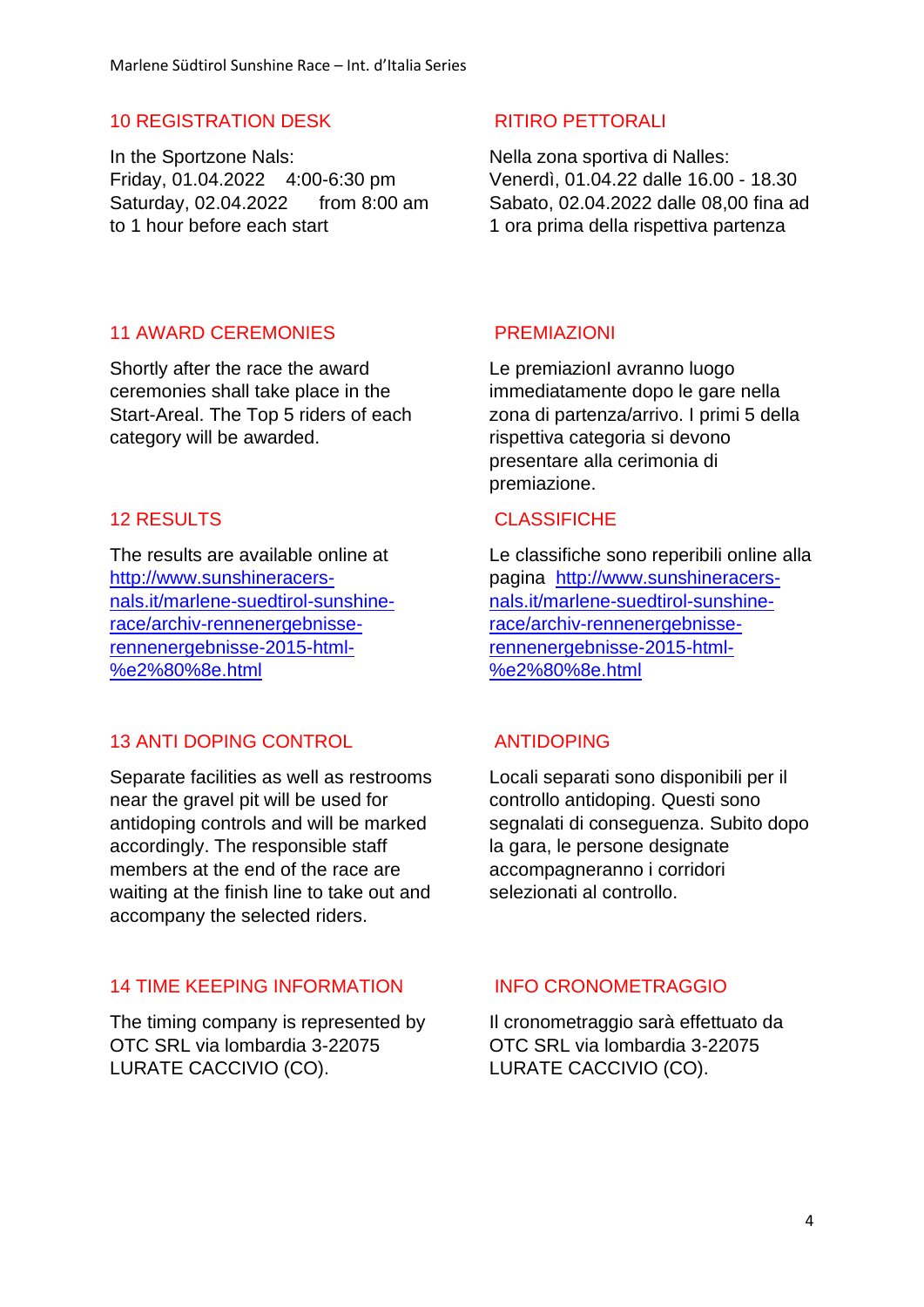**Technical characteristics:** Length: 4,2 km/lap altitude difference: 175Hm/lap

### 15 COURSE PERCORSO

**Dati tecnici:** Lungezza: 4,2 km Dislivello: 175 Hm



# 16 FEED/TECHNICAL ASSIST. ZONE AREA TECNICA E FEED ZONE

A tech/feed zone is located near start/finish line, a second in the Ganterer Arena.

### 17 TEAM-AREA TEAM-AREA

There are excellent parking locations very close to the event area. Therefore no specific shuttle capacity is needed.

Una zona ristoro e tecnica si trova nelle immediate vicinanze della linea di partenza/arrivo, una seconda zona nella Ganterer Arena.

Ci sono parcheggi sufficienti per i partecipanti e i visitatori nelle immediate vicinanze del luogo della gara.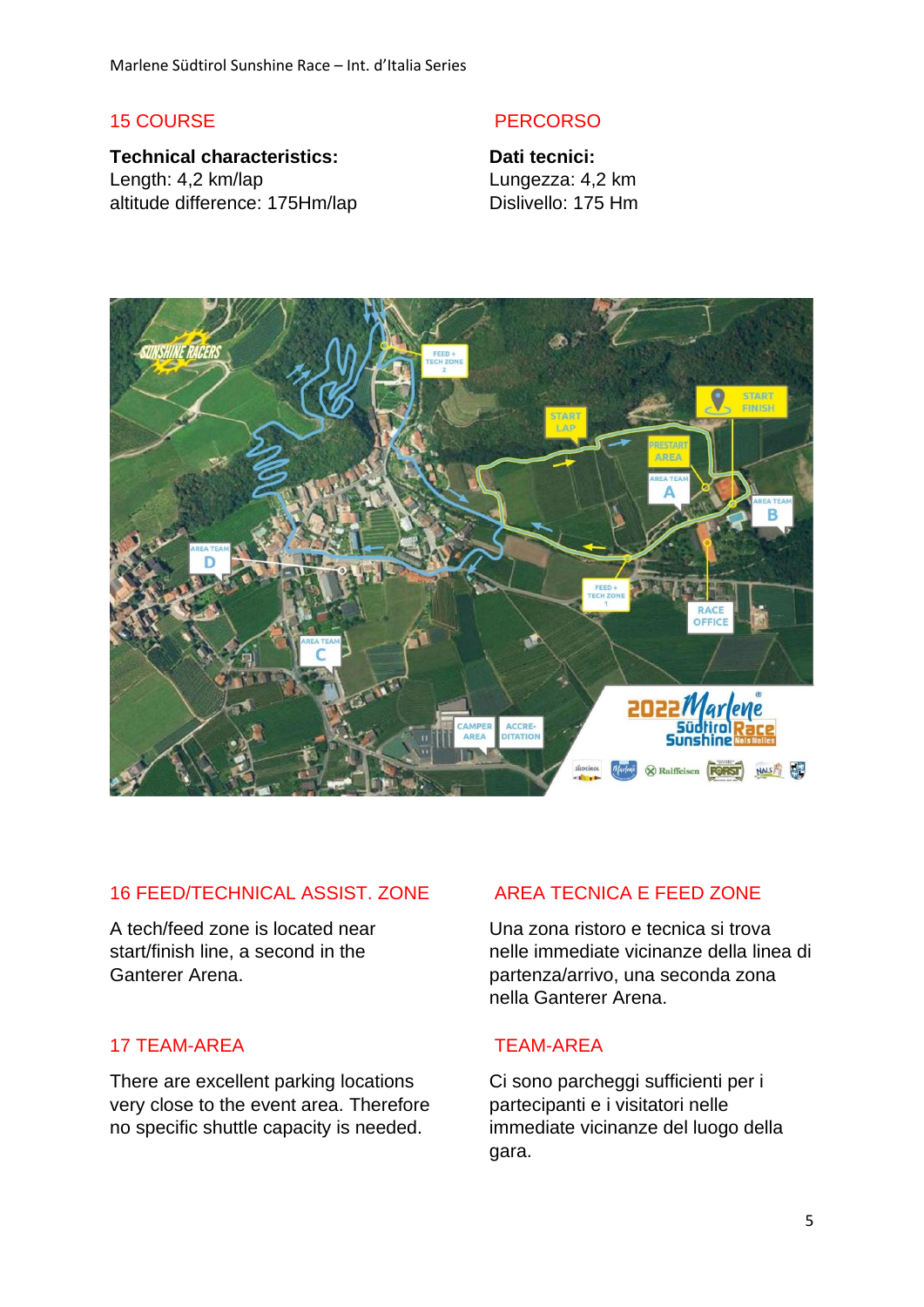To ensure a smooth process may be asked to pre-register for the needs of a team car park (space, check-in date) until 25.03.2022.

Per essere in grado di garantire uno svolgimento esente da problemi, in caso di necessità di un parcheggio per la squadra è richiesta una preregistrazione (necessità del posto, data di arrivo) fino al 25.03.2022.

# 18 OFFICIALS

| <b>Commissaire International UCI</b> | <b>Drolet Michael</b>     |
|--------------------------------------|---------------------------|
| Italian cycling commissaire          | <b>Federica Guarniero</b> |
| Italian cycling commissaire          | Oldani Vittorio           |
| Italian cycling commissaire          | Montagner Fabio           |
| Italian cycling commissaire          | <b>Melchiore Alberto</b>  |
| Italian cycling commissaire          | Lovat Chiara              |

# 19 FIRST AID/HOSPITAL

| l Local doctor             | Karmen Sanoll               |
|----------------------------|-----------------------------|
| <b>First Aid</b>           | Weisses Kreuz - 2 ambulanze |
| Next hospital (10 km away) | Ospedale/Krankenhaus Bozen  |

# 20 LODGING/HOTEL

Ufficio Turistico Nalles Tel. +39 0471 678619 Fax +39 0471 678141 E-Mail: info@nals.info [www.nals.info](http://www.nals.info/de/unterkuenfte-in-nals.php)

# 21 RACE-PROGRAM/PROGRAMMA GARA: STARTS

- 09:30 Uhr Junior men 4 laps + Startlap
- 11:30 Uhr Open Women 5 laps + Startlap
- 11:32 Uhr Junior women 3 laps + Startlap
- 13:30 Uhr Open Men 6 laps + Startlap